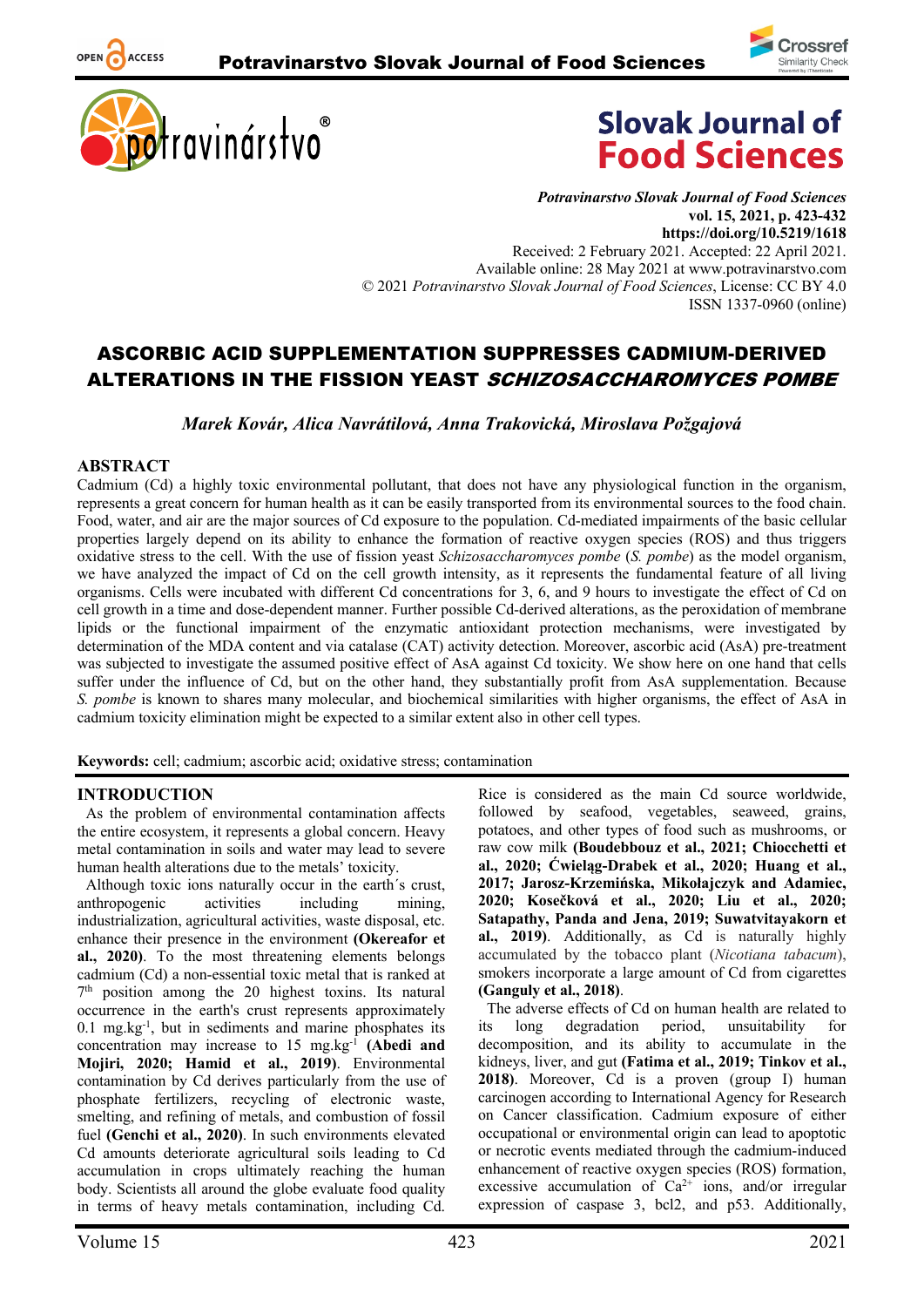cadmium was shown to interfere with the activity of antioxidant enzymes, such as catalase or superoxide dismutase **(Genchi et al., 2020)**. Cadmium-mediated cell damage due to oxidative stress induction suggests that antioxidants may be able to reduce cadmium toxicity. One of the prominent antioxidant supplements, ascorbic acid (vitamin C) has been shown to prevent oxidative impairments of the cell membrane induced by free radicals **(Erdogan et al., 2005)**. Recently **Darwish et al. (2019)** have shown that ascorbic acid supplementation helped HepG2 cells to recover from oxidative damage caused by food-relevant concentrations of Cd. In the presented study we investigated the effect of ascorbic acid (AsA) pre-treatment on Cd-mediated cellular impairments. A nonpathogenic yeast *Schizosaccharomyces pombe* was used as the model organism for the experimental analyses. *S. pombe* is a widely used model system for eukaryotic biology as it possesses great similarity of genome organization with mammals and shares many features with higher eukaryotes **(Awan, Manfredo and Pleiss, 2013; Fawcett et al., 2014)**. We assume that because of this high level of similarity the obtained results might predict the effect of AsA in the elimination of Cd toxicity in other cell types. Figure 1 represents the positive effect of AsA against Cd-induced toxicity.

# **Scientific hypothesis**

We predict that ascorbic acid due to its high antioxidant property will help cells to suppress the negative impact of Cd.

#### **MATERIAL AND METHODOLOGY Samples Biological Material** *Yeast strain*

For all analyses, the prototroph wild-type strain of the yeast *Schizosaccharomyces pombe* was used (JG 15459).

### *Cultivation and growth conditions*

The overnight culture of the yeast cells was performed according to **Forsburg and Rhind (2006)** in the complete, liquid YES medium which contains 3% glucose, 0.5% yeast extract (YE), and supplements (S) containing  $225 \text{ mg} \cdot L^{-1}$  of amino acids: adenine, L-histidine, L-leucine, L-lysine, and uracil (AppliChem GmbH, Darmstadt, Germany). Incubation was performed at 30 °C under aerobic conditions ensured by stirring at 150 rpm.

# **Chemicals**

Ascorbic acid (AsA), Sigma-Aldrich, St. Louis, MO.

CdCl2, Sigma-Aldrich, St. Louis, MO.

Bovine serum albumin (BSA), Sigma-Aldrich, St. Louis,  $MO$ 

### **Instruments**

GloMax Multi Detection System Promega Corporation, Madison, WI, USA.

### **Laboratory Methods**

*Growth rate determination* According to **Forsburg and Rhind (2006)**. *Growth intensity ratio (GIR) assessment Determination of catalase activity* According to **Aebi (1984)**. *Measurement of MDA content*

A slightly modified methodology of **Pekmez et al. (2008)** according to **Garre et al. (2010)** was used. *Protein concentration*

# According to Bradford assay **(Bradford, 1976)**. **Description of the Experiment**

### *Growth rate determination*

For the experimental analyses, yeast cells from the overnight culture were either pre-treated with ASA (Sigma-Aldrich, St. Louis, MO) or left untreated. Cell cultivation was performed under stirring conditions at 150 rpm and 30 °C. The experimental group of yeast cells was pre-treated with 10 mM of AsA for 30 min under aerobic conditions at 30 °C. Cell concentration was determined as optical density measured at 600 nm by the use of the GloMax Multi Detection System (Promega Corporation, Madison, WI, USA). Cells were diluted to an  $OD<sub>600</sub> = 0.3$  and subsequently transferred to 24-well plates where indicated final concentrations of Cd were added: 0, 1, 5, 10, 20, 40, 60, 100, 200, 300, and 400 μM of CdCl2. Cells were incubated at 30 °C with shaking and after 3 hours of incubation, OD600 was measured. The difference between the  $OD_{600}$  value in the time point 3 h and the time point 0 h represents the growth intensity (GI) of the yeast cells after 3 hours of incubation. From the obtained data, the half critical concentration of  $Cd$   $(IC_{50})$  causing cell growth retardation to 50% in the presence or absence of AsA pre-treatment, was calculated. Freely available software Quest Graph™ IC50 Calculator was used to calculate the  $IC_{50}$  value.

Growth intensity ratio (GIR) was calculated from the growth intensity (GI) values obtained after 3, 6, and 9 hours of incubation in the presence of different Cd concentrations with (+AsA) and without (-AsA) ascorbic acid treatment. Growth intensity of AsA pre-treated cells was expressed as a percent ratio from the AsA untreated cells according to the formula:

 $GIR = 100$ .  $GI<sup>+AsA</sup> / GI<sup>-AsA</sup>$ 

The GIR value above 100 represents more intense cell growth of the AsA treated cells compared to AsA untreated cells.

Growth rate determination at time points 3, 6, and 9 h after Cd treatment was selected because the fission yeast cell cycle takes, on average, 3 h. Hence, analyses of two and three live cycles of the yeast served as experimental proof of the long-term Cd impact on the cell growth ability. Moreover, the effect of AsA pre-treatment on Cd-induced impairments on this process was assessed.

*Analysis of oxidative stress and antioxidant defense*

The antioxidant activity of catalase (CAT), referring to H2O2 decomposition, was determined by the use of Agilent Cary 60 UV/VIS spectrophotometer (Agilent Technologies, Santa Clara, CA, USA) as the drop of absorbance at 240 nm for 90 s as described by Aebi **(Aebi, 1984)**. The analysis was initiated by the addition of 50 μL of 30 mM  $H_2O_2$  to the reaction solution containing 100 µL of the sample reaching the final volume of 600 μL. The molar absorption coefficient  $(36 \text{ mM}^{-1} \text{ cm}^{-1})$  was used to define the specific catalase activity.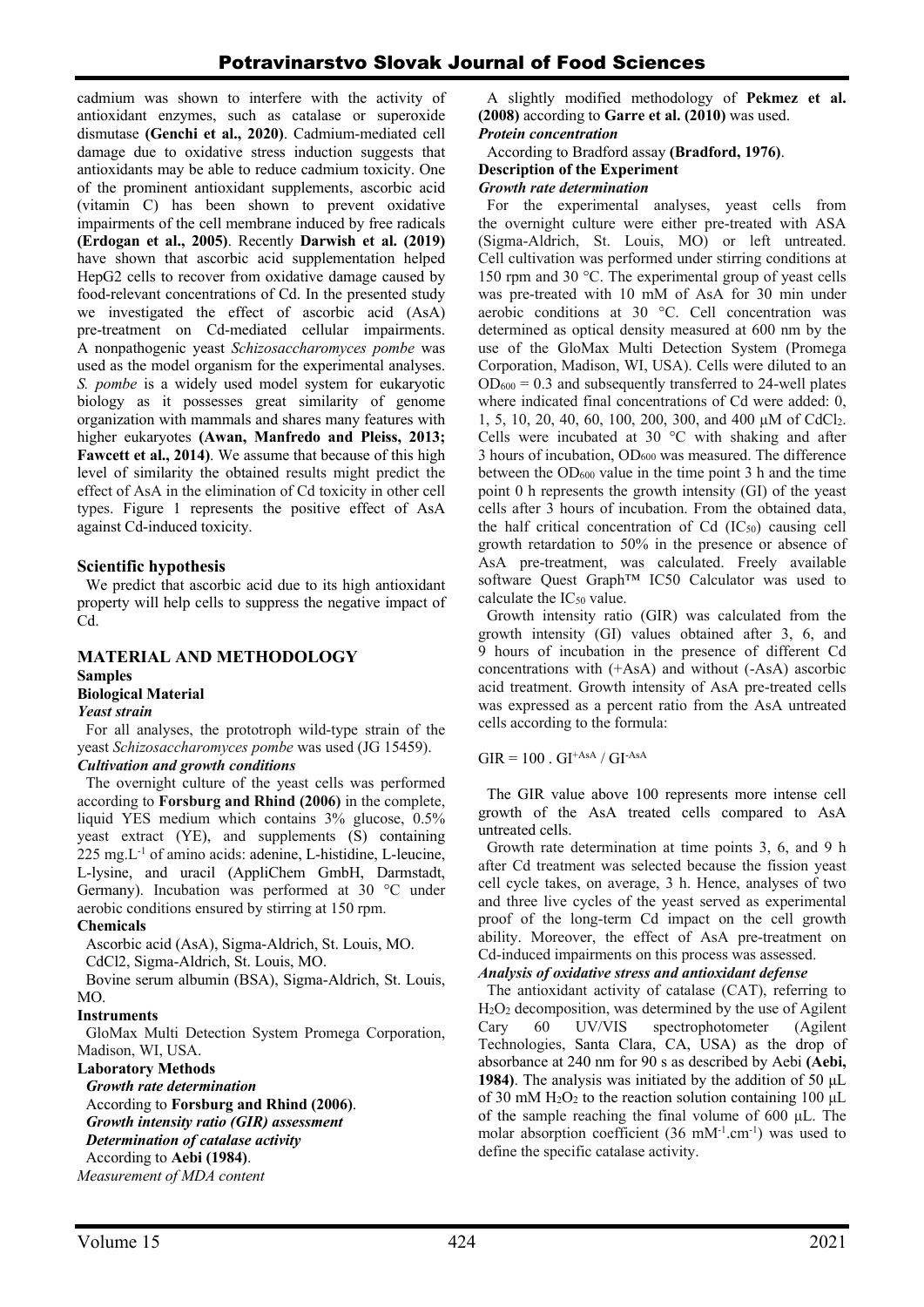

**Figure 1** Schematic draw represents the positive effect of AsA against Cd-induced toxicity.

Lipid peroxidation was estimated by measurement of malondialdehyde (MDA) content. Briefly, to 300 μL of supernatant from each sample, 600 μL of thiobarbituric acid (TBA) solution containing 15% trichloroacetate (TCA) supplemented by 0.375% (w/v) TBA, was added and boiled at 95 °C for 30 min. Subsequently, the sample was cooled on ice and centrifuged at 8500 rpm for 60 s. The light absorption of the supernatant at 532 and 600 nm was measured with the use of an Agilent Cary 60 UV/VIS spectrophotometer. For calculation of the MDA content, we used the molar absorption coefficient  $153 \text{ mM}^{-1}$ .cm<sup>-1</sup>, results were expressed as nmol per μg protein. Determination of protein concentration with the bovine serum albumin (Sigma-Aldrich, St. Louis, MO) as a standard was performed at 600 nm according to Bradford assay **(Bradford, 1976)**.

*Sample preparation:* Yeast cell material (sample) for each treatment were collected from the yeast culture as described in the cultivation methodology. For biochemical analysis, the samples were stored at -80 °C until analyses.

**Number of samples analyzed:** Each treatment was analyzed using seven individual samplex  $(n = 7)$ .

**Number of repeated analyses:** Spectrophotometrical measurements were performed 3 times for each subsample.

**Number of experiment replication:** The number of repetitions of each experiment to determine one value was triple.

# **Statistical Analysis**

All data from the analyses are presented as the mean ± standard deviation (*SD*). Statistical analyses were performed using the Statistica 10 software (StatSoft Inc., Tulsa, OK, USA). The significance of the obtained differences was analyzed by ANOVA through Duncan and Fisher's LSD post hoc test.

Homogeneity and normality distribution of experimental data were evaluated by Lavene and Cochran's test. The statistical significance was set up to  $p \le 0.05$  \*, 0.01 \*\*, and 0.001 \*\*\* for the detected statistically significant differences.

# **RESULTS AND DISCUSSION**

# **Ascorbic acid mitigates Cd-induced cell growth impairments**

As it has been previously reported on various model systems, Cd induces alterations of cellular processes on different levels resulting in cell growth retardation **(Yamada et al., 2009; Sandalio et al., 2001; Xu et al., 2019)**. To evaluate the effect of Cd on the growth ability of *S. pombe*, cells were subjected to various Cd concentrations supplemented in the culture media. Increasing Cd concentration led to sequential abolishment of the cell growth (Figure 2 red symbols). The effect of ascorbic acid on Cd-mediated cellular impairments was investigated based on previous reports showing that ascorbic acid, as a strong antioxidant compound plays a significant role in alleviating various abiotic stresses **(Venkatesh and Park, 2014)**. Additionally, external compounds such as salicylic acid or selenium, through scavenging reactive oxygen species, can mitigate Cd toxicity **(Liu et al., 2016; Lin et al., 2012)**. Indeed, culture pre-treatment with 10 mM AsA largely improved the growth of cells exposed to Cd (Figure 2 green symbols). Figure 2 depicts the growth intensity of cells treated for 3 hours with various Cd concentrations and the effect of AsA supplementation. AsA markedly enhanced cell growth, additionally acknowledged by the  $IC_{50}$  value. Cells pre-incubated with AsA display a 2.8 times higher IC50 value meaning that in the presence of AsA cells require almost three times the amount of Cd to inhibit cell growth to 50% compared to AsA untreated cells.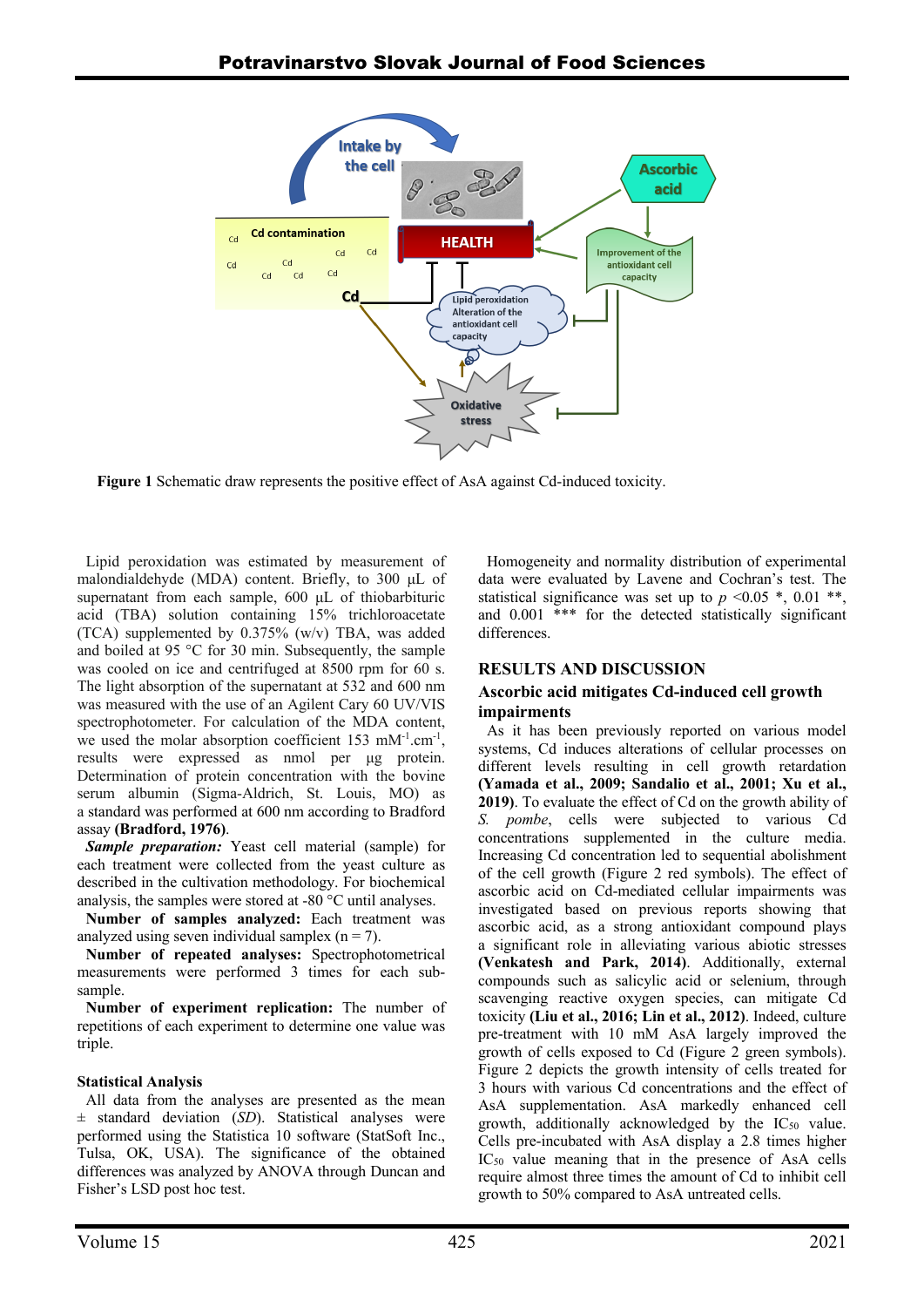

**Figure 2** AsA eliminates Cd-derived growth intensity alterations.

Note: Depicted curves represent growth intensity of cells treated (green symbols) and untreated (red symbols) with AsA upon increasing Cd concentrations after 3 h of incubation expressed as % of control.  $IC_{50}$  values represent concentrations of Cd necessary for 50% cell growth inhibition without AsA supplementation (-AsA) or with AsA supplementation (+AsA).





Note: Time dependent growth intensity ratio represents proportional increase in the cell density of AsA treated cells. Growth intensity ratio (GIR) is expressed in percent of AsA treated cells growth intensity to the growth intensity of AsA untreated cells. If GIR value equals 100 it would represent identical growth intensity for both, AsA treated and untreated cells. GIR value greater than 100 represents higher growth intensity of AsA treated compared to untreated cells. The red line and symbols represent GIR after 3 hours, blue line and symbols represent GIR after 6 hours, green line and symbols represent 9 hours of cells incubation with Cd (0, 0.001, 0.005, 0.01, 0.02, 0.04, 0.06, 0.1, 0.2, 0.3, 0.4 mM).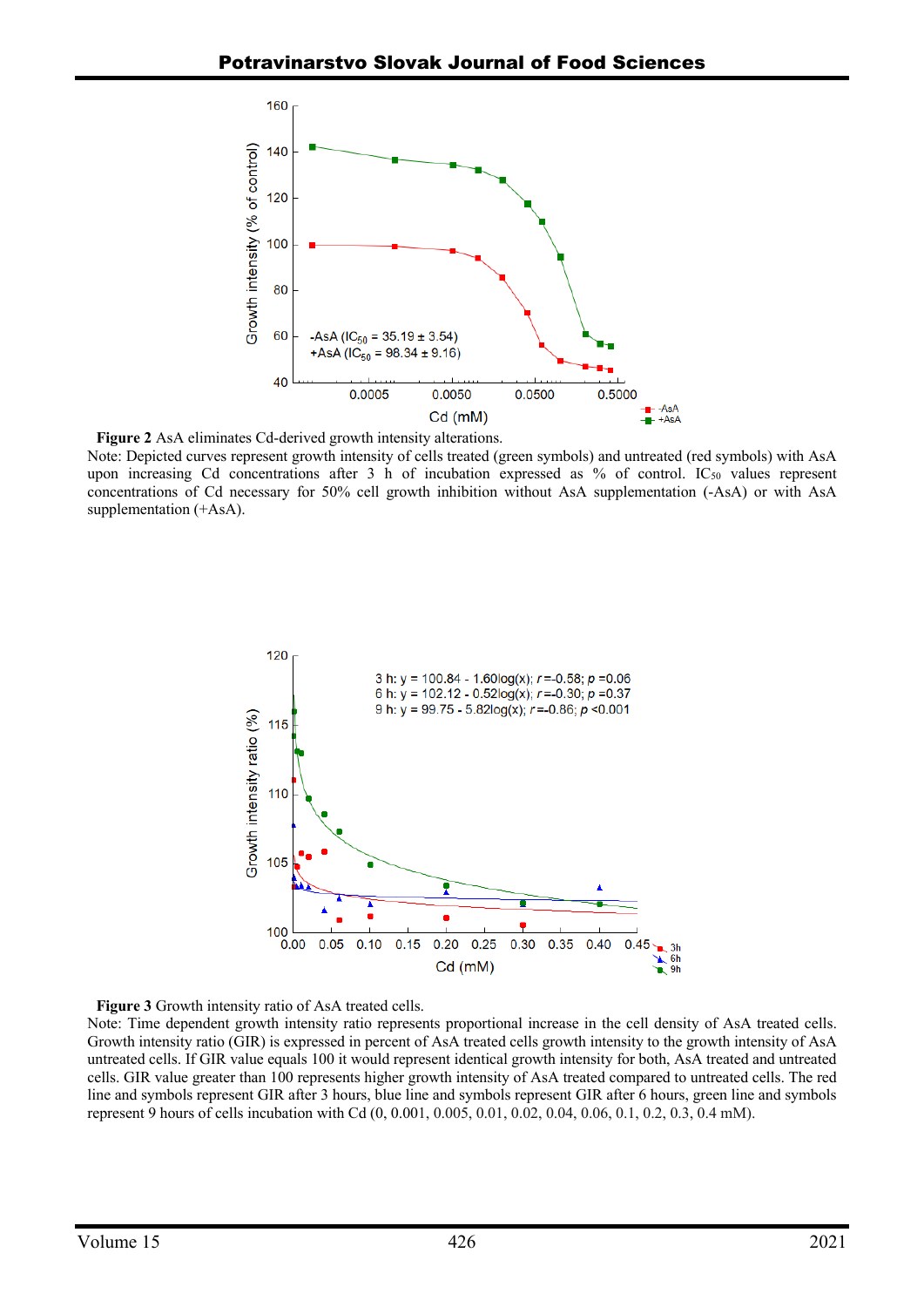

### **Figure 4** Protein mass gain.

Note: The difference of the protein mass gain represents the difference between the cell density increase of AsA untreated (brown symbols) and AsA treated (10 mM) (green symbols) cells after three hours of incubation with different Cd concentrations  $(0, 0.01, 0.02, 0.04, 0.1 \text{ mM})$ . Individual values are expressed as % of control, n = 7. Number of \* indicate statistical significance  $(p \le 0.05 *, 0.01 **, 0.001 **)$ , identical letters above bars denote that these values possess no significant difference.



**Figure 5** AsA alleviates Cd-mediated lipid peroxidation.

Note: Measurement of the MDA content expressed as % of control represents the difference of the MDA production between AsA untreated (brown symbols) and AsA treated (10 mM) (green symbols) cells after 3 hours of incubation with different Cd concentrations  $(0, 0.01, 0.02, 0.04, 0.1 \text{ mM})$ ,  $n = 7$ . Number of  $*$  indicate statistical significance  $(p$ <0.05 \*, 0.01 \*\*, 0.001 \*\*\*), identical letters above bars denote that these values possess no significant difference.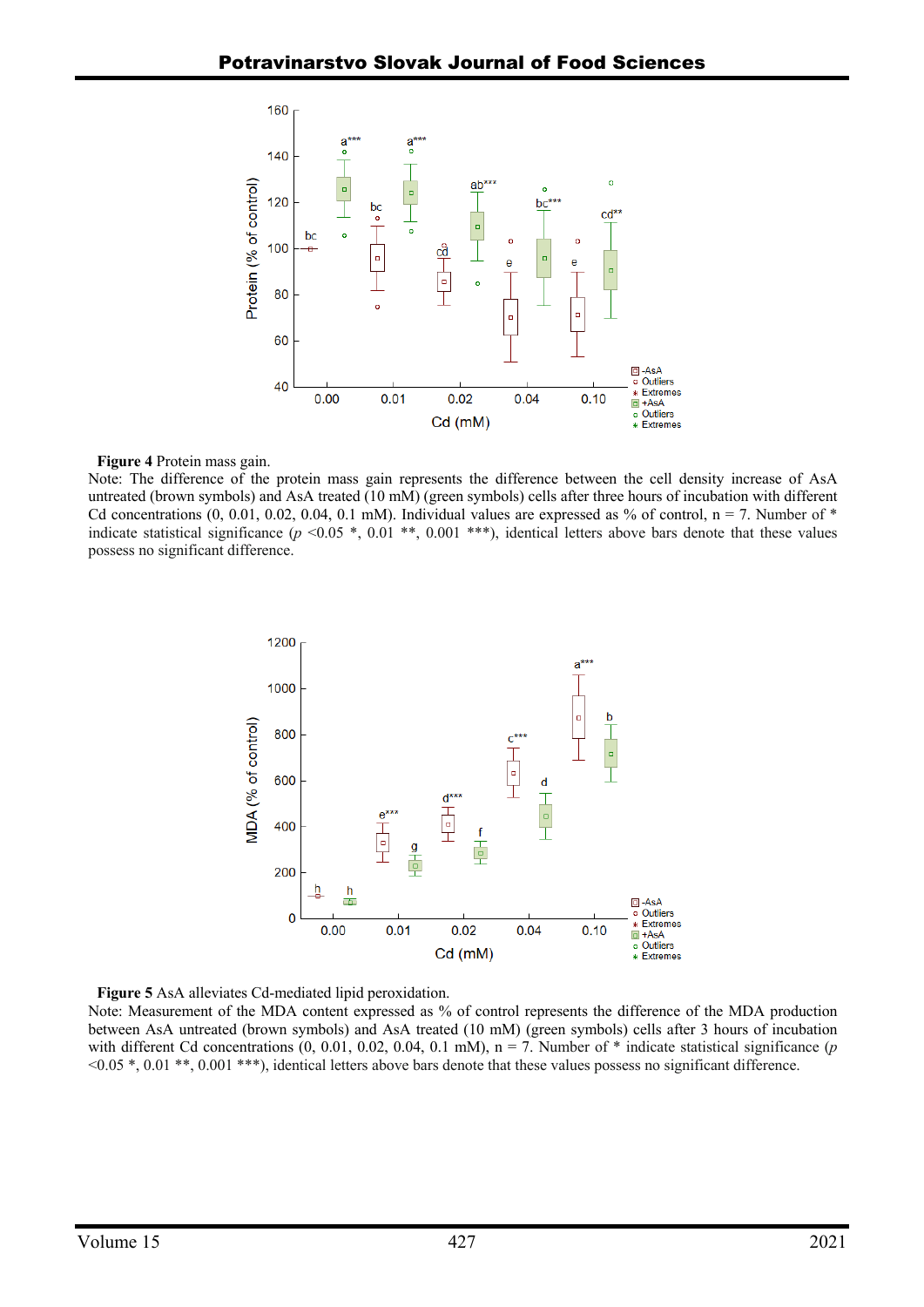Moreover, growth curves of Cd-treated cells expressed as growth intensity ratio of the control show dose and timedependent impact of cadmium and AsA on the cell proliferation (Figure 3).

Growth curves in Figure 3 show dose and time-dependent Cd-derived growth retardations and the significant positive impact of AsA pre-treatment. Hence, the data show that AsA pre-treatment mitigates the negative effect of Cd on cell growth. The statistical significance of the single and the mutual impact of Cd addition and AsA supplementation on the cell growth after 3, 6, and 9 hours of incubation was evaluated by the two-way ANOVA and for more accurate interpretation is depicted in Table 1 (After 3 h, After 6 h, After 9 h).

Another confirmation of the positive effect of AsA against Cd-mediated cell impairment is the protein content measurement that represents cell mass gain. As it is shown in Figure 4, AsA significantly enhanced the amount of protein in the presence of all Cd concentrations but also even in its absence. This implies that AsA widely improves cellular condition resulting in enhanced growth ability represented by elevated mass gain ability. Statistical evaluation by two-way ANOVA of the single and the mutual impact of Cd addition and AsA supplementation on the protein level is shown in Table 1 (Protein). Concomitant with our data a recently published study by **Zhang et al. (2019)** although on the different model system shows that exogenous application of AsA eliminates the negative effect of Cd on the growth of maize. Moreover, studies with guinea pigs also demonstrate that sufficient doses of ascorbic acid help to restore Cd-induced reduction of immune cells or eliminate nephrotoxicity **(Nagyova, Galbavy and Ginter, 1994; Kubová et al., 1993)**.

# **Ascorbic acid protects cells against Cd-mediated oxidative stress**

To further investigate Cd-mediated toxicity to our model system and its possible elimination by ascorbic acid, the Cd-mediated oxidative stress and antioxidant defense mechanisms have been analyzed. Numerous studies on various model organisms confirmed the cadmium-derived enhancement of ROS production. **Wang et al. (2019)**, **Singh et al. (2018)**, **and Li et al. (2019)** detected increased free radical (as  $H_2O_2$ ,  $O_2$ ) formation in the lettuce and tomato seedlings, respectively upon Cd treatment. Moreover, Cd-induced cytotoxicity by excessive ROS was demonstrated by **Zhuang et al. (2019)** in duck renal tubular epithelial cells, **Modareszadeh et al. (2021)** in *Arabidopsis*, and interestingly by **Khojastehfar et al. (2015)** also in MCF-7 human breast cancer cell line and by **Wang et al. (2015)** in PC-12 cells. Although Cd does not induce elevation of ROS generation directly **(Liu, Qu and Kadiiska, 2009)**, its impact on excessive free radical formation is unquestionable. Hence, we were interested if *S. pombe* cell exposure to Cd will cause oxidative stress to the yeast cells. As the end product of the membrane lipid peroxidation is malondialdehyde (MDA), its increasing content indicates an escalation of oxidative stress **(Requena et al., 1996)**. In our experimental conditions, increasing Cd concentration enhanced MDA

production in a dose-dependent manner (Figure 5 brown symbols). AsA pre-treatment significantly reduced MDA content (Figure 5 green symbols) suggesting its protective role against Cd-mediated oxidative stress. Culture treatment with AsA did not significantly affect MDA content in the control cells without Cd supplementation, while the addition of all Cd concentrations led to the dramatic increase of MDA amount. However, cells pre-incubated with AsA were largely protected against Cd toxicity. More detailed statistical analyses by two-way ANOVA of the significance of the single and mutual impact of Cd addition and AsA supplementation on MDA content are shown in Table 1 (MDA). Our observation is supported by other studies, revealing that antioxidant additives such as *Senna alexandrina* extract or salicylic acid or components enhancing the antioxidant capacity of the cell such as selenium or silicon might serve as cells protectors against Cd-mediated oxidative stress **(Wang et al., 2020; Liu et al., 2016; Tang et al., 2015; Lin et al., 2012)**.

To confirm the protective role of AsA through its antioxidant property against Cd toxicity, the activity of catalase (CAT) the antioxidant enzyme responsible for H2O2 scavenging, was analyzed. Lower Cd concentration (0.01 mM) led immediately to the enhancement of CAT activity of cells without AsA treatment, while AsA pre-incubation was sufficient to protect cells against Cd-mediated oxidative stress without CAT support. Increasing Cd concentrations in AsA untreated cells at first further enhanced CAT activity, however high Cd concentrations (0.04, and 0.1 mM) consistently interrupted CAT activity, and thus subjected cells to oxidative stress. Strikingly, AsA pre-treatment promoted cellular CAT activity even under exposure to high Cd concentrations leading to extended cell protection (Figure 6). Statistical evaluation by two-way ANOVA of the significance of the single and mutual impact of Cd addition and AsA supplementation on the CAT activity is shown in Table 1 (CAT). Similarly, while CAT activity in Cd-treated roots of *Brassica napus* has dramatically increased, concomitant AsA supplementation brought CAT activity to a normal state hence triggering decreased sensitivity of the plant towards Cd **(Jung et al., 2020)**. Interestingly, similar to our observations, AsA supplementation to Cd-exposed rats largely improved their antioxidant defense status **(Chen et al., 2018)**.

A presented study reveals that the impact of Cd on the exposed organism, through oxidative stress induction, is highly conserved among species and is evident to a similar extent from yeast to higher organisms such as plants, animals, or humans. Contamination of food, water, and air represents the major pathway of human exposure to Cd including Cd exposure to children through breast milk leads to Cd-mediated adverse effects of human health through oxidative stress induction **(Wu et al., 2016; Kippler et al., 2012; Chunhabundit, 2016)**. Thus, we assume that according to our observation, people living in areas exposed to critical amounts of Cd in the environment that are at high risk of oxidative stress should consider supplementation of their nutrition with AsA.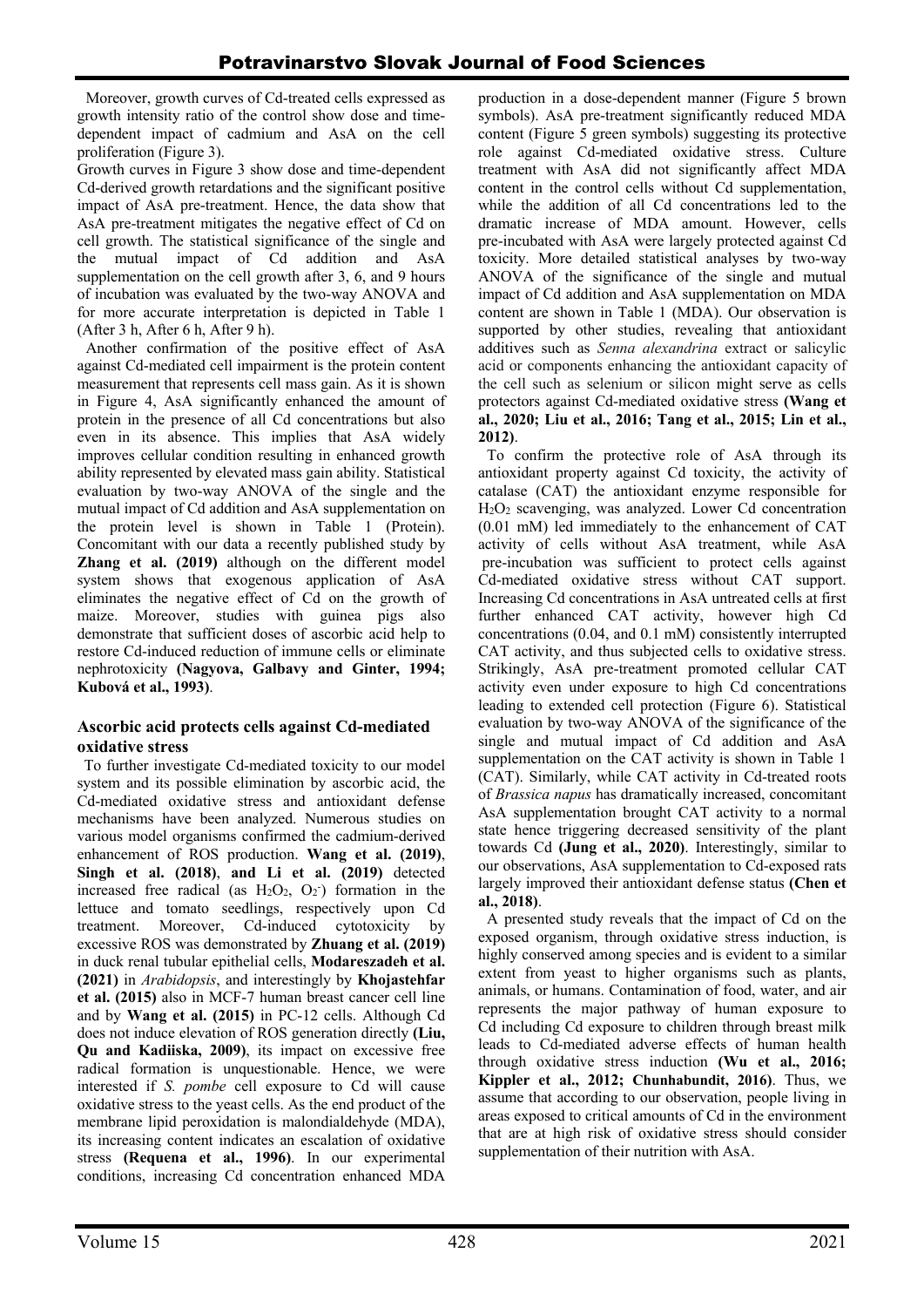

**Figure 6** Cadmium mediated impairments of the CAT activity are restored by AsA supplementation. Note: CAT activity determination expressed as % of control depicts the differences of the CAT activity between AsA untreated (brown symbols) and AsA treated (10mM) (green symbols) cells after three hours of incubation with different Cd concentrations  $(0, 0.01, 0.02, 0.04, 0.1 \text{ mM})$ , n = 7. Number of \* indicate statistical significance  $(p < 0.05$  \*, 0.01 \*\*, 0.001 \*\*\*), identical letters above bars denote that these values possess no significant difference.

| Trait            | <b>Effect</b>   | SS      | МS      | $\boldsymbol{F}$ | $\boldsymbol{D}$ |  |  |  |  |  |
|------------------|-----------------|---------|---------|------------------|------------------|--|--|--|--|--|
| Growth intensity |                 |         |         |                  |                  |  |  |  |  |  |
| After 3 h        | AsA             | 0.0745  | 0.0745  | 38.0             | 0.000000         |  |  |  |  |  |
|                  | C <sub>d</sub>  | 3.2725  | 0.3273  | 167.0            | 0.000000         |  |  |  |  |  |
|                  | $AsA \times Cd$ | 0.0509  | 0.0051  | 2.6              | 0.009611         |  |  |  |  |  |
| After 6 h        | AsA             | 0.1269  | 0.1269  | 18.95            | 0.000045         |  |  |  |  |  |
|                  | C <sub>d</sub>  | 27.4592 | 2.7459  | 410.12           | 0.000000         |  |  |  |  |  |
|                  | $AsA \times Cd$ | 0.0964  | 0.0096  | 1.44             | 0.181151         |  |  |  |  |  |
| After 9 h        | AsA             | 0.0675  | 0.0675  | 5.95             | 0.017271         |  |  |  |  |  |
|                  | C <sub>d</sub>  | 62.0007 | 6.2001  | 546.18           | 0.000000         |  |  |  |  |  |
|                  | $AsA \times Cd$ | 0.0732  | 0.0013  | 7.02             | 0.000000         |  |  |  |  |  |
| Biochemistry     |                 |         |         |                  |                  |  |  |  |  |  |
| Protein          | AsA             | 0.15156 | 0.15156 | 217.29           | 0.000000         |  |  |  |  |  |
|                  | C <sub>d</sub>  | 0.61470 | 0.15367 | 220.32           | 0.000000         |  |  |  |  |  |
|                  | $AsA \times Cd$ | 0.03920 | 0.00980 | 14.05            | 0.000001         |  |  |  |  |  |
| <b>MDA</b>       | AsA             | 2.9769  | 2.9769  | 204.522          | 0.000000         |  |  |  |  |  |
|                  | C <sub>d</sub>  | 49.1648 | 12.2912 | 844.446          | 0.000000         |  |  |  |  |  |
|                  | $AsA \times Cd$ | 0.6322  | 0.1580  | 10.858           | 0.000015         |  |  |  |  |  |
| CAT              | AsA             | 0.0116  | 0.0116  | 0.0187           | 0.892672         |  |  |  |  |  |
|                  | C <sub>d</sub>  | 10.8949 | 2.7237  | 4.3866           | 0.010434         |  |  |  |  |  |
|                  | $AsA \times Cd$ | 11.6358 | 2.9089  | 4.6849           | 0.007852         |  |  |  |  |  |

**Table 1** Statistical analyses by two-way ANOVA for changes in the cell growth and biochemical parameters. AsA – AsA treatment, Cd – different Cd concentration, AsA×Cd – interaction of AsA and Cd effects.

**Table 2** The effect of Cd and AsA supplementation on protein level, MDA content and CAT activity in absolute values.

| $Cd$ (mM) | Protein $(mg.mL^{-1})$ |                    | $MDA$ (mg.mL <sup>-1</sup> ) |                               | CAT $(\mu M.mg^{-1}.min^{-1})$ |                               |
|-----------|------------------------|--------------------|------------------------------|-------------------------------|--------------------------------|-------------------------------|
|           | $-AsA$                 | $+AsA$             | $-AsA$                       | $+AsA$                        | $-AsA$                         | $+AsA$                        |
| $\theta$  | $0.95 \pm 0.11$        | $1.18 \pm 0.08***$ | $0.47 \pm 0.06$              | $0.34 \pm 0.02$ <sup>nd</sup> | $2.98 \pm 0.85$                | $2.89 \pm 0.12$ <sup>nd</sup> |
| 10        | $0.90 \pm 0.07$        | $1.17 \pm 0.08***$ | $1.51 \pm 0.11$              | $1.07 \pm 0.04***$            | $4.31 \pm 0.67$                | $2.81 \pm 0.23$ **            |
| 20        | $0.80 \pm 0.05$        | $1.02 \pm 0.10***$ | $1.90 \pm 0.08$              | $1.33 \pm 0.09***$            | $6.37 \pm 0.96$                | $3.35 \pm 0.22$ ***           |
| 40        | $0.65 \pm 0.09$        | $0.89 \pm 0.09***$ | $2.93 \pm 0.20$              | $2.05 \pm 0.11***$            | $3.64 \pm 0.61$                | $5.94 \pm 0.62$ ***           |
| 100       | $0.66 \pm 0.07$        | $0.84 \pm 0.07$ ** | $4.32 \pm 0.15$              | $3.31 \pm 0.06***$            | $1.79 \pm 0.61$                | $4.42 \pm 0.53$ ***           |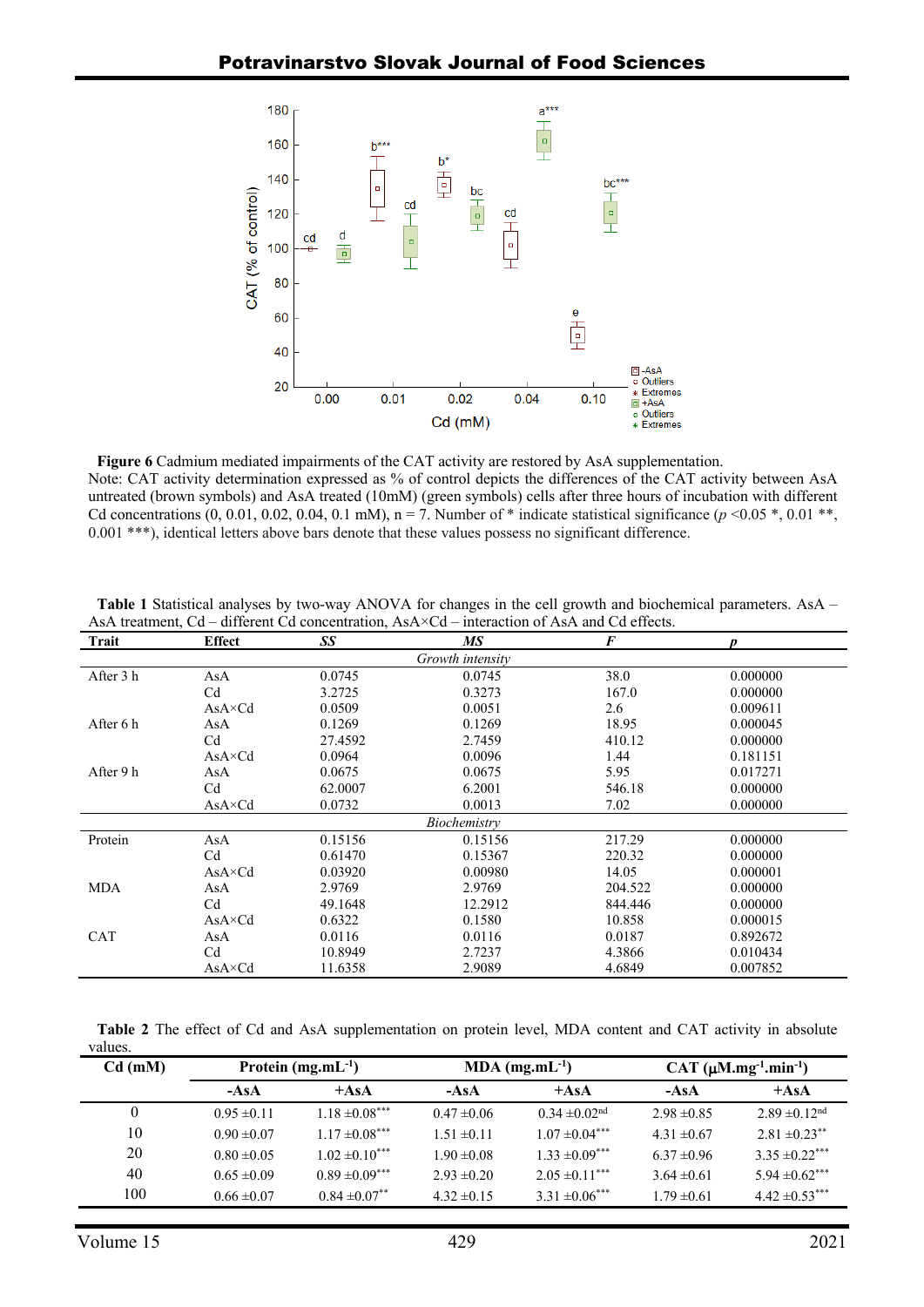### **CONCLUSION**

A surrounding environment contaminated with increasing Cd concentration causes dose-dependent cell growth intensity alteration. Cell pretreatment with 10 mM AsA considerably improved the growth of cells resulting in a significantly increased gain of protein mass  $(p \le 0.001)$ . Cd-mediated oxidative stress led to lipid peroxidation resulting in the consistent increase of the MDA content  $(p \leq 0.001)$  upon rising Cd concentration. The strong antioxidant property of AsA caused that its pre-treatment markedly decreased MDA content  $(p \le 0.001)$  suggesting cell membrane lipid preservation. Enzymatic protection against oxidative stress ensured by CAT was significantly altered by Cd  $(p \le 0.05)$ , while AsA pre-treatment restored CAT activity  $(p \le 0.01)$  thereby protecting cells against Cd-induced oxidative stress (summarized in Table 2).

Taken together, our results demonstrate the positive effect of AsA against cellular impairments resulting from Cd toxicity upon its contamination. We show here that cells subjected to Cd contamination substantially profit from AsA supplementation. However, further studies are required to understand the exact protective nature of AsA on the overall cellular parameters under conditions of the contaminated environment.

## **REFERENCES**

Abedi, T., Mojiri, A. 2020. Cadmium Uptake by Wheat (*Triticum aestivum* L.): An Overview. *Plants*, vol. 9, no. 4, 14 p. https://doi.org/10.3390/plants9040500

Aebi, H. 1984. Catalase in vitro. *Methods in Enzymology*, vol. 105, p. 121-126. https://doi.org/10.1016/S0076-6879(84)05016-3

Awan, A. R., Manfredo, A., Pleiss, J. A. 2013. Lariat sequencing in a unicellular yeast identifies regulated alternative splicing of exons that are evolutionarily conserved with humans. *Proceedings of the National Academy of Sciences of the United States of America*, vol. 110, no. 31, p. 12762-12767. https://doi.org/10.1073/pnas.1218353110

Boudebbouz, A., Boudalia, S., Bousbia, A., Habila, S., Boussadia, M. I., Gueroui, Y. 2021. Heavy metals levels in raw cow milk and health risk assessment across the globe: A systematic review. *Science of The Total Environment*, vol. 751, 15 p. https://doi.org/10.1016/j.scitotenv.2020.141830

Bradford, M. M. 1976. A rapid and sensitive method for the quantitation of microgram quantities of protein utilizing the principle of protein-dye binding. *Analytical Biochemistry*, vol. 72, no. 1-2, p. 248-254. https://doi.org/10.1016/0003- 2697(76)90527-3

Chen, N., Su, P., Wang, M., Li, Y. M. 2018. Ascorbic acid inhibits cadmium-induced disruption of the blood-testis barrier by regulating oxidative stress-mediated p38 MAPK pathways. *Environmental Science and Pollution Research*, vol. 25, p. 21713-21720. https://doi.org/10.1007/s11356-018-2138-4

Chiocchetti, G. M., Latorre, T., Clemente, M. J., Jadán-Piedra, C., Devesa, V., Vélez, D. 2020. Toxic trace elements in dried mushrooms: Effects of cooking and gastrointestinal digestion on food safety. *Food Chemistry*, vol. 306, 7 p. https://doi.org/10.1016/j.foodchem.2019.125478

Chunhabundit, R. 2016. Cadmium Exposure and Potential Health Risk from Foods in Contaminated Area, Thailand. *Toxicological Research*, vol. 32, no. 1, p. 65-72. https://doi.org/10.5487/TR.2016.32.1.065

Ćwieląg-Drabek, M., Piekut, A., Gut, K., Grabowski, M. 2020. Risk of cadmium, lead and zinc exposure from consumption of vegetables produced in areas with mining and smelting past. *Scientific Reports*, vol. 10, no. 1, 9 p. https://doi.org/10.1038/s41598-020-60386-8

Darwish, W. S., Chiba, H., Elhelaly, A. E., Hui, S. P. 2019. Estimation of cadmium content in Egyptian foodstuffs: Health risk assessment, biological responses of human HepG2 cells to food-relevant concentrations of cadmium, and protection trials using rosmarinic and ascorbic acids. *Environmental Science and Pollution Research*, vol. 26, no. 15, p. 15443- 15457. https://doi.org/10.1007/s11356-019-04852-5

Erdogan, Z., Erdogan, S., Celik, S., Unlu, A. 2005. Effects of ascorbic acid on cadmium-induced oxidative stress and performance of broilers. *Biological Trace Element Research*, vol. 104, no. 1, p. 19-31. https://doi.org/10.1385/BTER:104:1:019

Fatima, G., Raza, A. M., Hadi, N., Nigam, N., Mahdi, A. A. 2019. Cadmium in Human Diseases: It's More than Just a Mere Metal. *Indian Journal of Clinical Biochemistry*, vol. 34, no. 4, p. 371-378. https://doi.org/10.1007/s12291-019-00839- 8

Fawcett, J. A., Iida, T., Takuno, S., Sugino, R. P., Kado, T., Kugou, K., Mura, S., Kobayashi, T., Ohta, K., Nakayama, J., Innan, H. 2014. Population Genomics of the Fission Yeast *Schizosaccharomyces pombe*. *PLOS ONE*, vol. 9, no*.* 8, 12 p. https://doi.org/10.1371/journal.pone.0104241

Forsburg, S. L., Rhind, N. 2006. Basic methods for fission yeast. *Yeast*, vol. 23, no. 3, p. 173-183. https://doi.org/10.1002/yea.1347

Ganguly, K., Levänen, B., Palmberg, L., Åkesson, A., Lindén, A. 2018. Cadmium in tobacco smokers: A neglected link to lung disease? *European Respiratory Review*, vol. 27, 8 p. https://doi.org/10.1183/16000617.0122-2017

Garre, E., Raginel, F., Palacios, A., Julien, A., Matallana, E. 2010. Oxidative stress responses and lipid peroxidation damage are induced during dehydration in the production of dry active wine yeasts. *International Journal of Food Microbiology*, vol. 136, no. 3 p. 295-303. https://doi.org/10.1016/j.ijfoodmicro.2009.10.018

Genchi, G., Sinicropi, M. S., Lauria, G., Carocci, A., Catalano, A. 2020. The Effects of Cadmium Toxicity. *International Journal of Environmental Research and Public Health*, vol. 17, no. 11, 24 p. https://doi.org/10.3390/ijerph17113782

Hamid, Y., Tang, L., Sohail, M. I., Cao, X., Hussain, B., Aziz, M. Z., Usman, M., He, Z., Yang, X. 2019. An explanation of soil amendments to reduce cadmium phytoavailability and transfer to food chain. *Science of The Total Environment*, vol. 660, p. 80-96. https://doi.org/10.1016/j.scitotenv.2018.12.419

Huang, Y., He, C., Shen, C., Guo, J., Mubeen, S., Yuan, J., Yang, Z. 2017. Toxicity of cadmium and its health risks from leafy vegetable consumption. *Food & Function*, vol. 8. no. 4, p. 1373-1401. https://doi.org/10.1039/C6FO01580H

Jarosz‐Krzemińska, E., Mikołajczyk, N., Adamiec, E. 2020. Content of toxic metals and As in marine and freshwater fish species available for sale in EU supermarkets and health risk associated with its consumption. *Journal of the Science of Food and Agriculture*, vol. 101, no. 7, p. 2818-2827. https://doi.org/10.1002/jsfa.10911

Jung, H. I., Lee, B. R., Chae M. J., Lee, E. J., Lee, T. G., Jung, G. B., Kim, M. S., Lee, J. 2020. Ascorbate-mediated modulation of cadmium stress responses: reactive oxygen species and redox status in *Brassica napus*. *Frontiers in Plant Science*, vol. 11, 15 p. https://doi.org/10.3389/fpls.2020.586547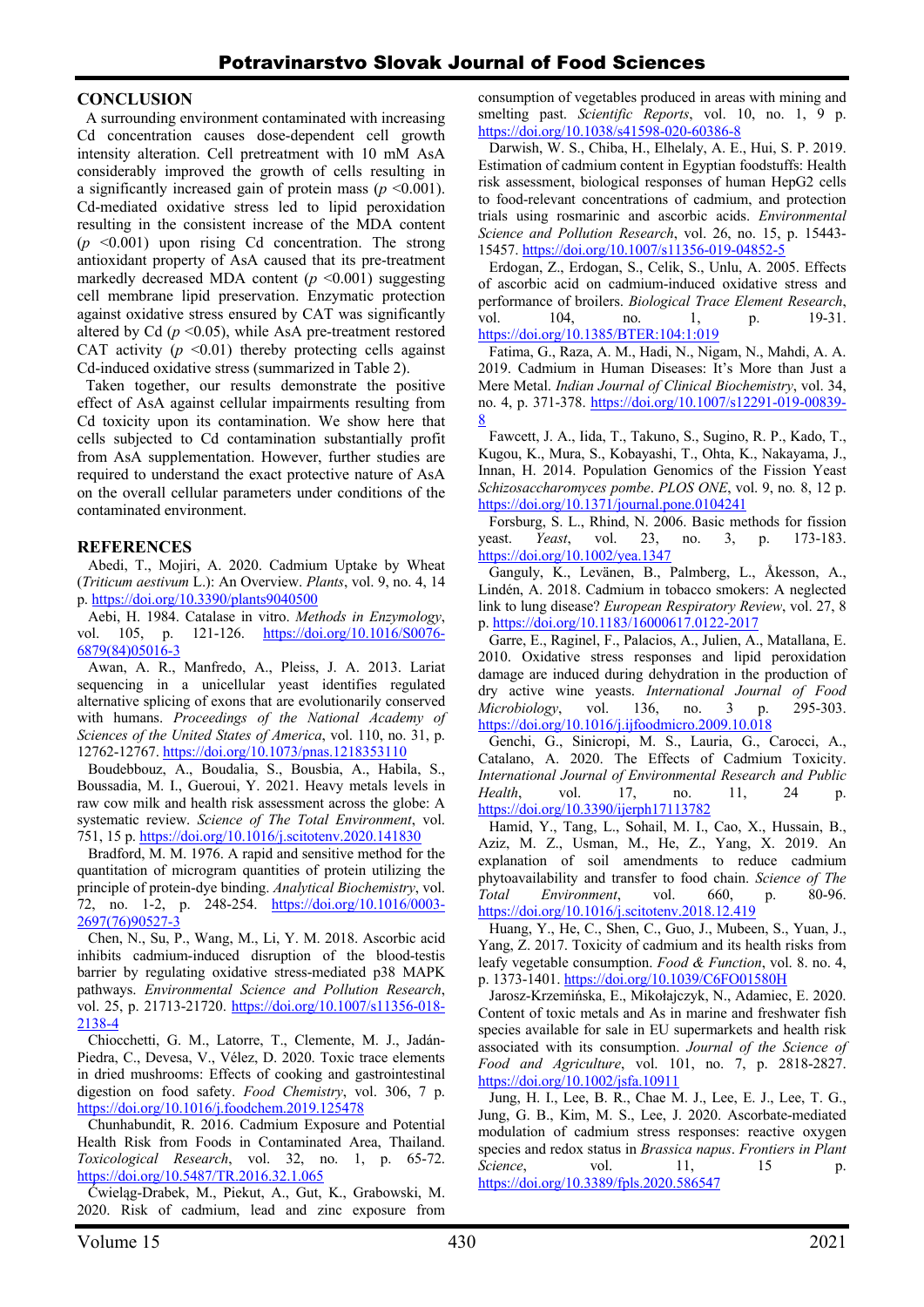Khojastehfar, A., Aghaei, M., Gharagozloo, M., Panjehpour, M. 2015. Cadmium induces reactive oxygen species-dependent apoptosis in MCF-7 human breast cancer cell line. *Toxicology Mechanisms and Methods*, vol. 25, no. 1, p. 48-55. https://doi.org/10.3109/15376516.2014.985353

Kippler, M., Bakhtiar Hossain, M., Lindh, C., Moore, S. E., Kabir, I., Vahter, M., Broberg, K. 2012. Early life low-level cadmium exposure is positively associated with increased oxidative stress. *Environmental Research*, vol. 112, p. 164- 170. https://doi.org/10.1016/j.envres.2011.11.012

Kosečková, P., Zvěřina, O., Pruša, T., Coufalík, P., Hrežová, E. 2020. Estimation of cadmium load from soybeans and soy-based foods for vegetarians. *Environmental Monitoring and Assessment*, vol. 192, no*.* 2, 7 p. https://doi.org/10.1007/s10661-019-8034-7

Kubová, J., Tulinská, J., Štolcová, E., Mošaťová, A., Ginter, E. 1993. The influence of ascorbic acid on selected parameters of cell immunity in guinea pigs exposed to cadmium. *Zeitschrift Fur Ernahrungswissenschaft*, vol. 32, no. 2, p. 113-120. https://doi.org/10.1007/BF01614754

Li, Q., Wang, G., Wang, Y., Yang, D., Guan, C., Ji, J. 2019. Foliar application of salicylic acid alleviate the cadmium toxicity by modulation the reactive oxygen species in potato. *Ecotoxicology and Environmental Safety*, vol. 172, p. 317- 325. https://doi.org/10.1016/j.ecoenv.2019.01.078

Lin, L., Zhou, W., Dai, H., Cao, F., Zhang, G., Wu, F. 2012. Selenium reduces cadmium uptake and mitigates cadmium toxicity in rice. *Journal of Hazardous Materials*, vol. 235- 236, p. 343-351.

https://doi.org/10.1016/j.jhazmat.2012.08.012

Liu, J., Qu, W., Kadiiska, M. B. 2009. Role of oxidative stress in cadmium toxicity and carcinogenesis. *Toxicology and Applied Pharmacology*, vol. 238, no. 3, p. 209-214. https://doi.org/10.1016/j.taap.2009.01.029

Liu, L., Han, J., Xu, X., Xu, Z., Abeysinghe, K. S., Atapattu, A. J., De Silva, P. M. C. S., Lu, Q., Qiu, G. 2020. Dietary exposure assessment of cadmium, arsenic, and lead in market rice from Sri Lanka. *Environmental Science and Pollution Research*, vol. 27, no*.* 34, p. 42704-42712. https://doi.org/10.1007/s11356-020-10209-0

Liu, Z., Ding, Y., Wang, F., Ye, Y., Zhu, C. 2016. Role of salicylic acid in resistance to cadmium stress in plants. *Plant Cell Reports*, vol. 35, no. 4, p. 719-731. https://doi.org/10.1007/s00299-015-1925-3

Modareszadeh, M., Bahmani, R., Kim, D., Hwang, S. 2021. CAX3 (cation/proton exchanger) mediates a Cd tolerance by decreasing ROS through Ca elevation in Arabidopsis. *Plant Molecular Biology*, vol. 105, no. 1, 115-132. https://doi.org/10.1007/s11103-020-01072-1

Nagyova, A., Galbavy, S., Ginter, E. 1994. Histopathological evidence of vitamin C protection against Cd-nephrotoxicity in guinea pigs. *Experimental and Toxicologic Pathology*, vol. 46, no. 1, p. 11-14. https://doi.org/10.1016/S0940-2993(11)80005-9

Okereafor, U., Makhatha, M., Mekuto, L., Uche-Okereafor, N., Sebola, T., Mavumengwana, V. 2020. Toxic Metal Implications on Agricultural Soils, Plants, Animals, Aquatic life and Human Health. *International Journal of Environmental Research and Public Health*, vol. 17, no. 7, 24 p. https://doi.org/10.3390/ijerph17072204

Pekmez, M., Arda, N., Hamad, İ., Kiğ, C., Temizkan, G. 2008. Hydrogen peroxide-induced oxidative damages in *Schizosaccharomyces pombe*. *Biologia*, vol. 63, no. 2, p. 151- 155. https://doi.org/10.2478/s11756-008-0040-0

Quest Graph™ IC50 Calculator. AAT Bioquest, Inc, [online] [cit.2021-04-30], Available at: https://www.aatbio.com/tools/ic50-calculator

Requena, J. R., Fu, M. X., Ahmed, M. U., Jenkins, A. J., Lyons, T. J., Thorpe, S. R. 1996. Lipoxidation products as biomarkers of oxidative damage to proteins during lipid peroxidation reactions. *Nephrology Dialysis Transplantation*, vol. 11, no. 5, p. 48-53. https://doi.org/10.1093/ndt/11.supp5.48

Sandalio, L. M., Dalurzo, H. C., Gómez, M., Romero-Puertas, M. C., del Río, L. A. 2001. Cadmium‐induced changes in the growth and oxidative metabolism of pea plants. *Journal of Experimental Botany*, vol. 52, no. 364, p. 2115-2126. https://doi.org/10.1093/jexbot/52.364.2115

Satapathy, S., Panda, C. R., Jena, B. S. 2019. Risk-based prediction of metal toxicity in sediment and impact on human health due to consumption of seafood (*Saccostrea cucullata*) found in two highly industrialised coastal estuarine regions of Eastern India: A food safety issue. *Environmental Geochemistry and Health*, vol. 41, no*.* 5, p. 1967-1985. https://doi.org/10.1007/s10653-019-00251-4

Singh, S., Singh, A., Srivastava, P. K., Prasad, S. M. 2018. Cadmium toxicity and its amelioration by kinetin in tomato seedlings *vis-à-vis* ascorbate-glutathione cycle. *Journal of Photochemistry and Photobiology B: Biology*, vol. 178, p. 76- 84. https://doi.org/10.1016/j.jphotobiol.2017.10.025

Suwatvitayakorn, P., Ko, M. S., Kim, K. W., Chanpiwat, P. 2019. Human health risk assessment of cadmium exposure through rice consumption in cadmium-contaminated areas of the Mae Tao sub-district, Tak, Thailand. *Environmental Geochemistry and Health*, vol. 42, p. 2331-2344. https://doi.org/10.1007/s10653-019-00410-7

Tang, H., Liu, Y., Gong, X., Zeng, G., Zheng, B., Wang, D., Sun, Z., Zhou, L., Zeng, X. 2015. Effects of selenium and silicon on enhancing antioxidative capacity in ramie (*Boehmeria nivea* (L.) Gaud.) under cadmium stress. *Environmental Science and Pollution Research*, vol. 22. no. 13, p. 9999-10008. https://doi.org/10.1007/s11356-015-4187- 2

Tinkov, A. A., Gritsenko, V. A., Skalnaya, M. G., Cherkasov, S. V., Aaseth, J., Skalny, A. V. 2018. Gut as a target for cadmium toxicity. *Environmental Pollution*, vol. 235, p. 429-434. https://doi.org/10.1016/j.envpol.2017.12.114

Venkatesh, J., Park, S. W. 2014. Role of L-ascorbate in alleviating abiotic stresses in crop plants. *Botanical Studies*, vol. 55, no. 1, 19 p. https://doi.org/10.1186/1999-3110-55-38

Wang, Q. W., Wang, Y., Wang, T., Zhang, K. B., Yuan, Y., Bian, J. C., Liu, X. Z., Gu, J. H., Zhu, J. Q., Liu, Z. P. 2015. Cadmium-induced autophagy is mediated by oxidative signaling in PC-12 cells and is associated with cytoprotection. *Molecular Medicine Reports*, vol. 12, no 3, p. 4448-4454. https://doi.org/10.3892/mmr.2015.3907

Wang, X., Wang, T., Pan, T., Huang, M., Ren, W., Xu, G., Amin, H. K., Kassab, R. B., Abdel Moneim, A. E. 2020. *Senna alexandrina* extract supplementation reverses hepatic oxidative, inflammatory, and apoptotic effects of cadmium chloride administration in rats. *Environmental Science and Pollution Research*, vol. 27, no. 6, 5981-5992. https://doi.org/10.1007/s11356-019-07117-3

Wang, Y., Yang, R., Zheng, J., Shen, Z., Xu, X. 2019. Exogenous foliar application of fulvic acid alleviate cadmium toxicity in lettuce (*Lactuca sativa* L.). *Ecotoxicology and Environmental Safety*, vol. 167, p. 10-19. https://doi.org/10.1016/j.ecoenv.2018.08.064

Wu, H., Liao, Q., Chillrud, S. N., Yang, Q., Huang, L., Bi, J., Yan, B. 2016. Environmental Exposure to Cadmium: